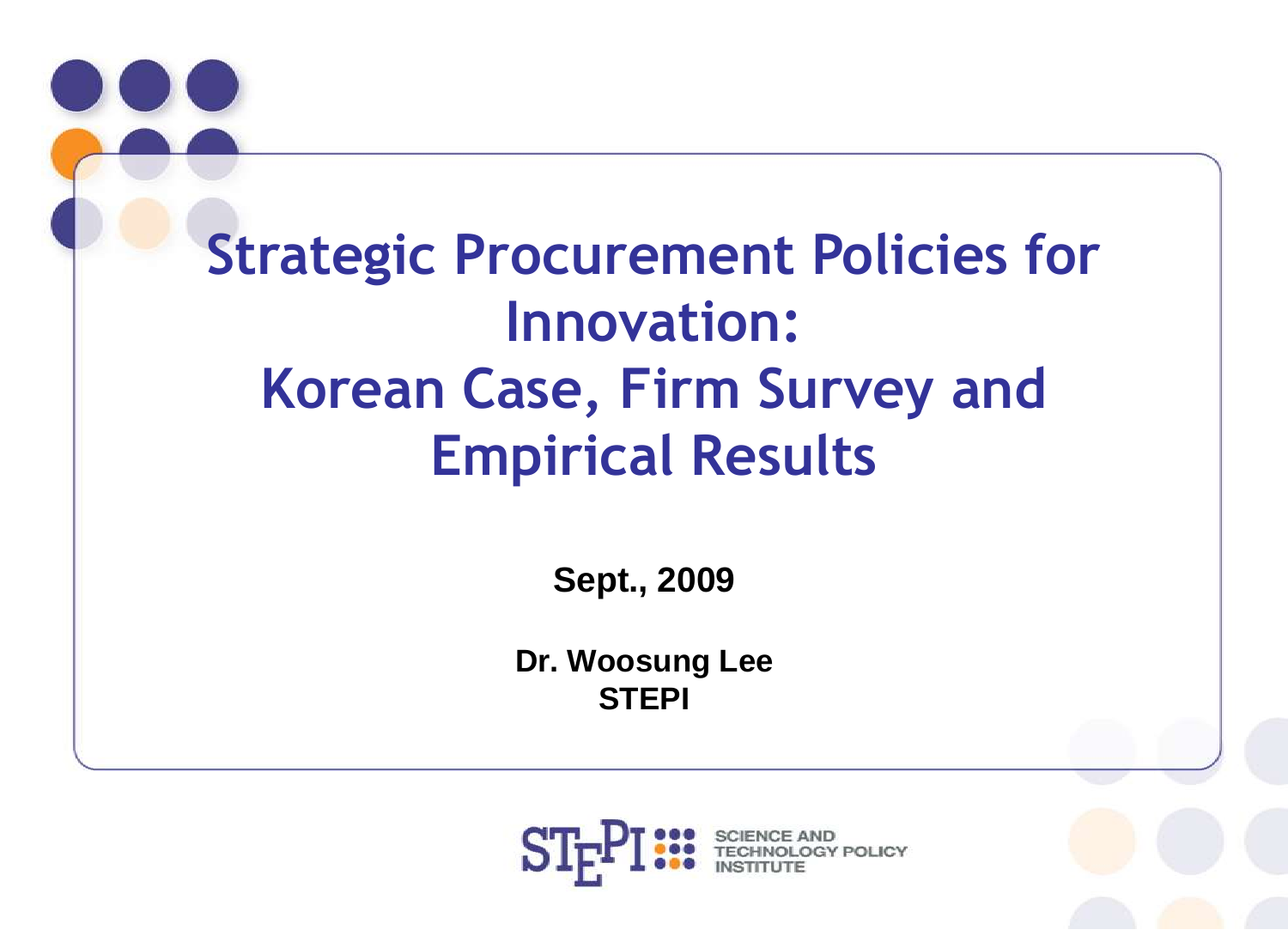### **Project Overview**

### Korean Strategic Procurement Policies for Innovation

This presentation is part of Lee(2006), "Public procurement for firm's innovation promotion", STEPI, Ch. 5 of "A comprehensive appraisal of policy instruments for studying firm's technological innovation" pp 264-312 *(in Korean)*. 1)

The STEPI(2006) project had made an critical review on the policy instruments for firm's innovation promotion, analyzed their effects on the firm's innovation, and suggested some policy implications. In so doing, the project had dealt with 1) tax incentives for firm's innovative activities, 2) government financial measures, 3) **procurement**, 4) legal and institutional infrastructure (certifications and standards, intellectual property rights and test service), and 5) other measures such as promoting technology transfer, disseminating technology information, and technology consulting and assistance.

<sup>2</sup> 1) The basic description of the program in English is appeared in Lee(2007), "Strategic Public Procurement", ed. APEC SME Innovation Center, Ch.10 of "Development of Human Capital for SME Innovation Policies" pp 448-484.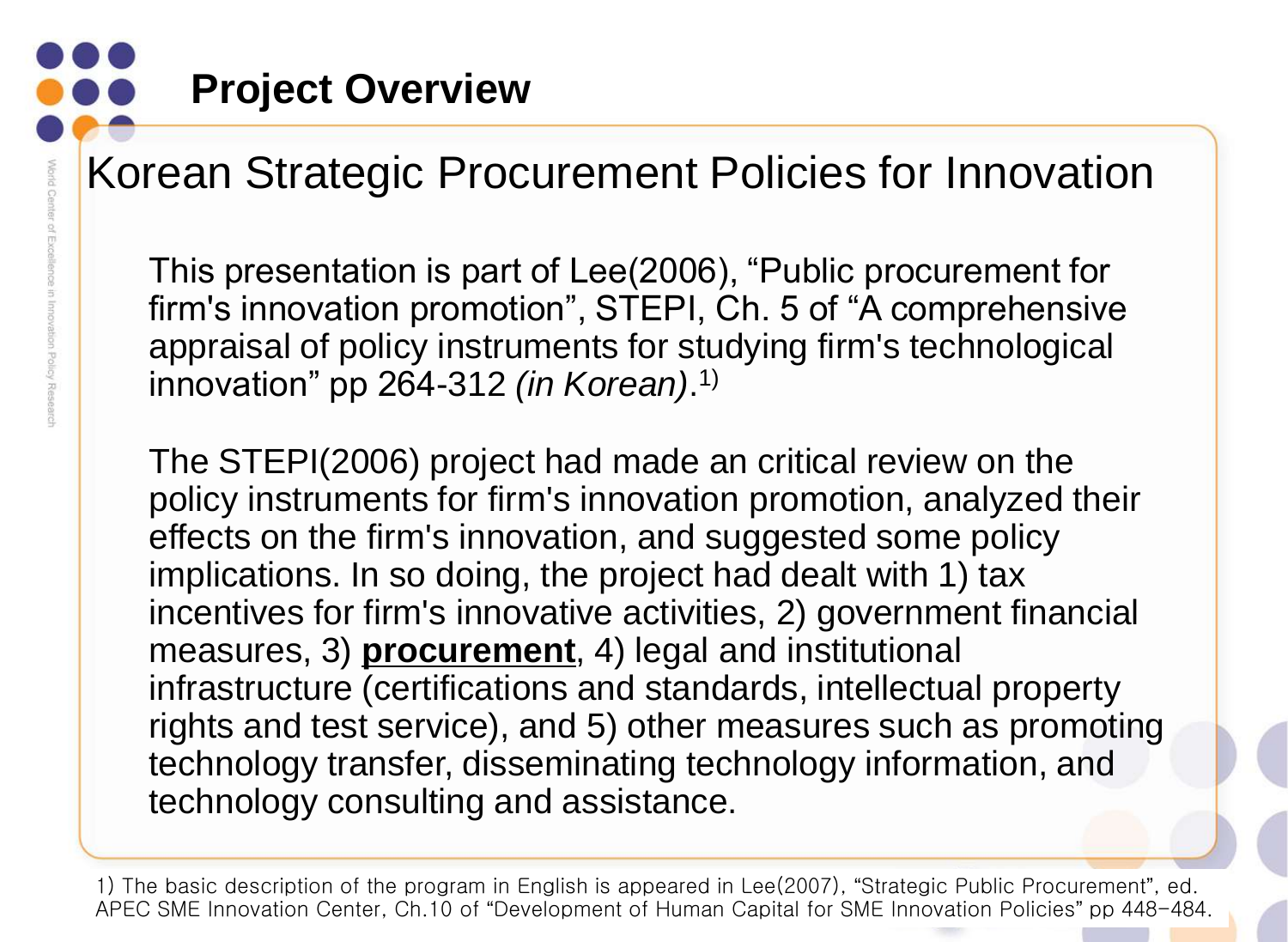

in Innovation Policy Rese

#### **Government Program Cases**

#### **- New Technology Purchasing Assurance**

**Survey Results**

**Econometric Analysis Results**

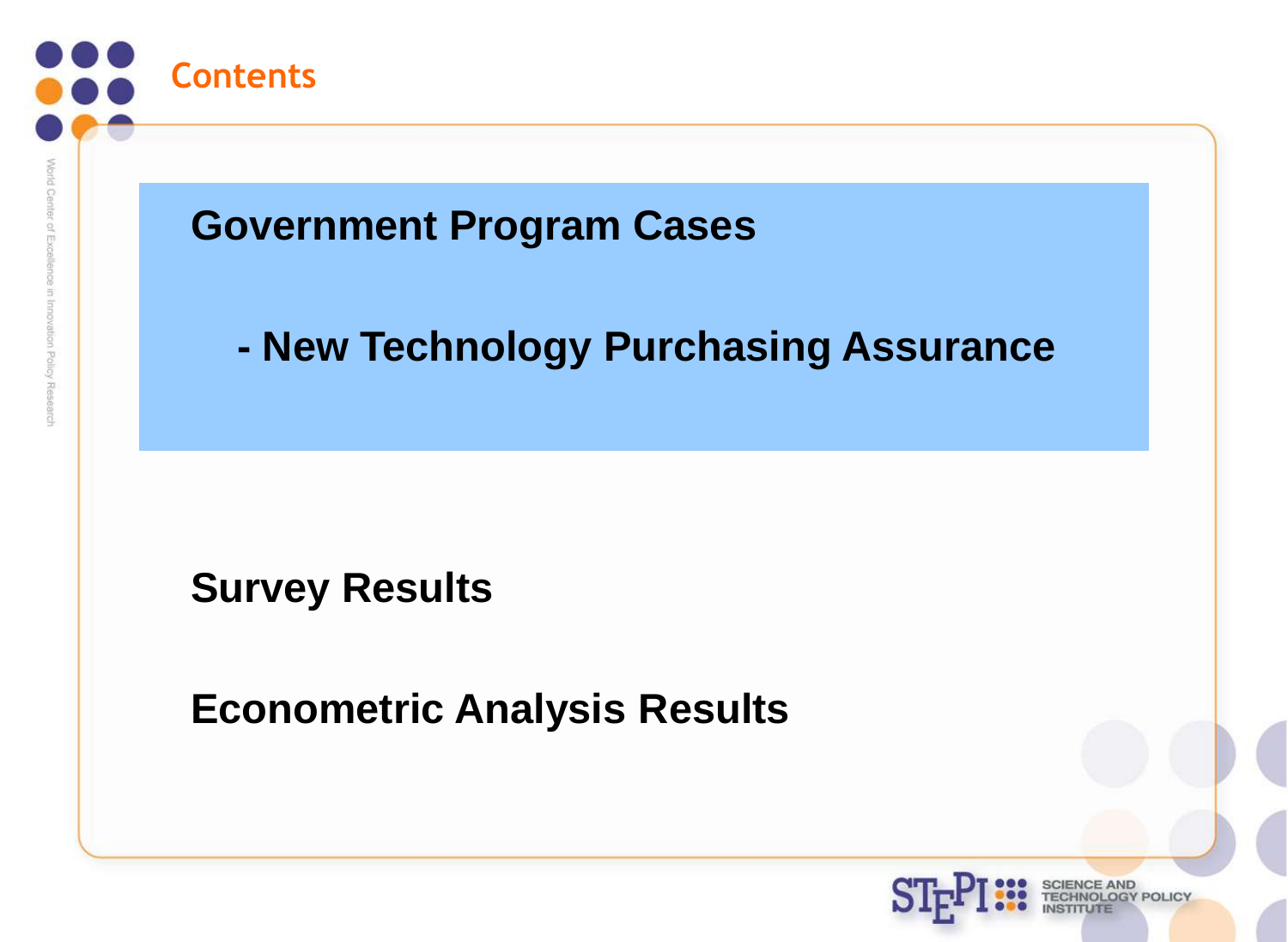#### **Overview**

"In an effort to further commercialize new technologies, government agencies, public institutions including Defense Ministry, KEPCO (Korea Electric Power Corp.). KOGAS (Korea Gas Corporation), and Korea Railroad Corporation and private business commission SMEs to develop a new technology with the assurance that they will purchase the technological products.

Under this program, the SMBA finances the technological development of SMEs, while public institutions purchase the products for a certain period of time."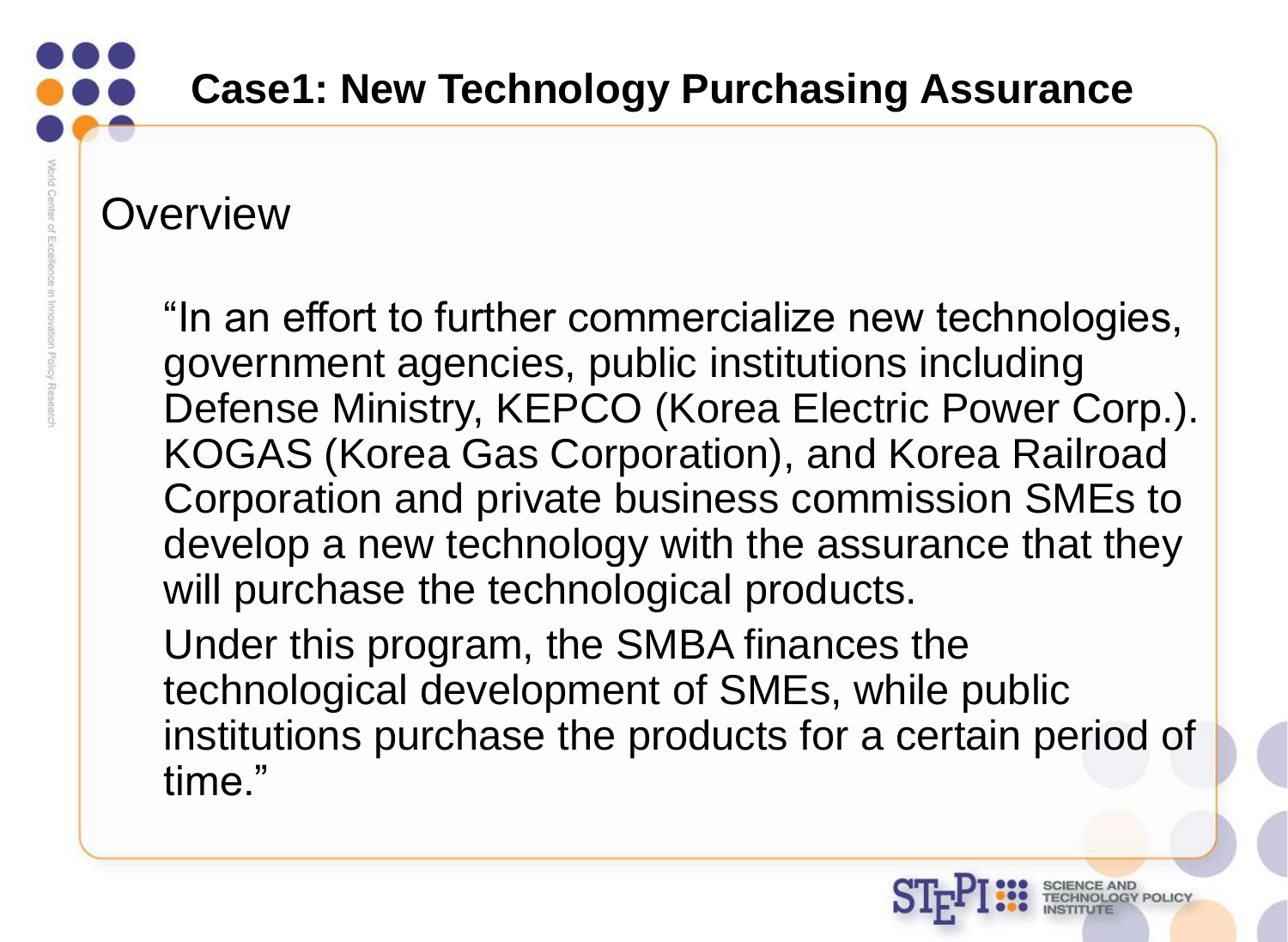Specifics of Application for "New Technology Purchasing Assurance"

| Category                      | Searching for<br>the Projects | Application<br>Type   | Development<br>Period | <b>Support Limit</b><br>(Total Project Cost) |                      | Amount of                   |
|-------------------------------|-------------------------------|-----------------------|-----------------------|----------------------------------------------|----------------------|-----------------------------|
|                               |                               |                       |                       | <b>Public Sector</b>                         | <b>Private Secto</b> | Subsidy                     |
| Leading Project               | <b>Demand Survey</b>          | Assigned<br>Project   | Less than<br>2 years  | Less than<br>75%                             | Less than<br>55%     | Up to<br>0.5 billion won    |
| Investment<br>Linkage Project | <b>Demand Survey</b>          | Assigned<br>Project   | Less than<br>3 years  | Less than<br>75%                             | Less than<br>55%     | Up to<br>0.75 billion won   |
| <b>Practical Project</b>      |                               | Free Topic<br>Project | Less than 1<br>year   | Less than 75%                                |                      | $Up$ to<br>0.25 billion won |

Data Source: Small & Medium Business Administration (SMBA)

Note:1: The fund for projects involving large firms among leading/investment linkage projects will be limited to 55% of the total budget.

Note2: Government will take 20% overhead, when the technology is successfully developed.



5

**ENCE AND** 

**OGY POLICY**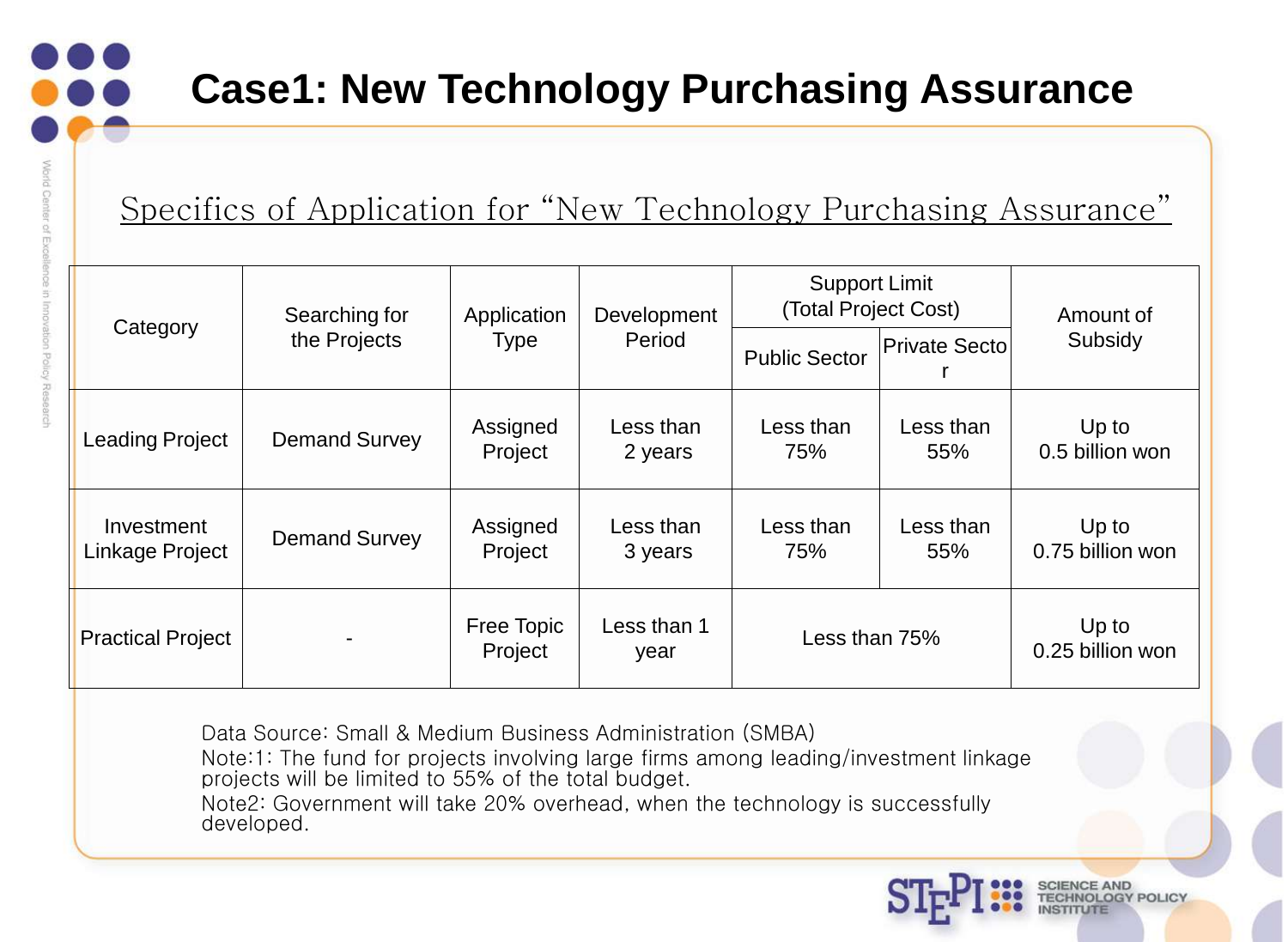#### Trends: New Technology Purchase Assurance Program

|       |                           | # of Purchasing Organizations        | # of Firms |             |           |  |
|-------|---------------------------|--------------------------------------|------------|-------------|-----------|--|
|       | Subsidy (100million, KRW) | Total<br><b>Public Organizations</b> |            | Large Firms | Supported |  |
| 2002  | 9                         |                                      |            |             | 13        |  |
| 2003  | 40                        |                                      |            | $\Omega$    | 49        |  |
| 2004  | 40                        | 8                                    | 8          |             | 40        |  |
| 2005  | 100                       | 26                                   | 18         | 8           | 87        |  |
| 2006  | 160                       | 45                                   | 25         | 20          | 154       |  |
| 2007  | 300                       | 83                                   | 32         | 51          | 230       |  |
| 2008  | 400                       | 127                                  | 36         | 91          |           |  |
| Total | 649                       | 127                                  | 36         | 91          |           |  |

6

Data Source: The Small & Medium Business Administration

(Note: Total numbers indicate accumulated figures)

40,000million won approximately 40million dollars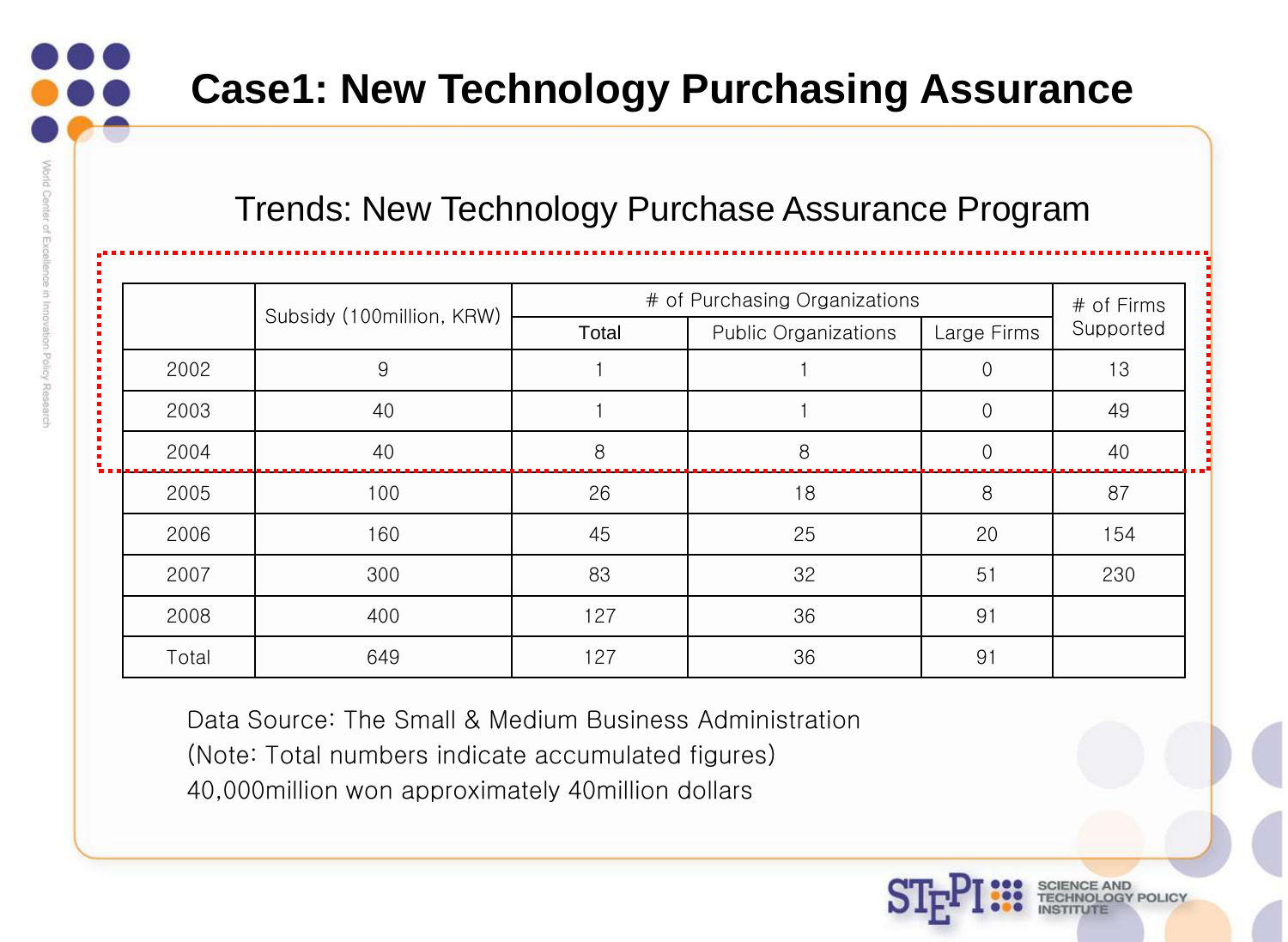

#### **Government Program Cases**

#### **- New Technology Purchasing Assurance**

**Survey Results**

**Econometric Analysis Results**

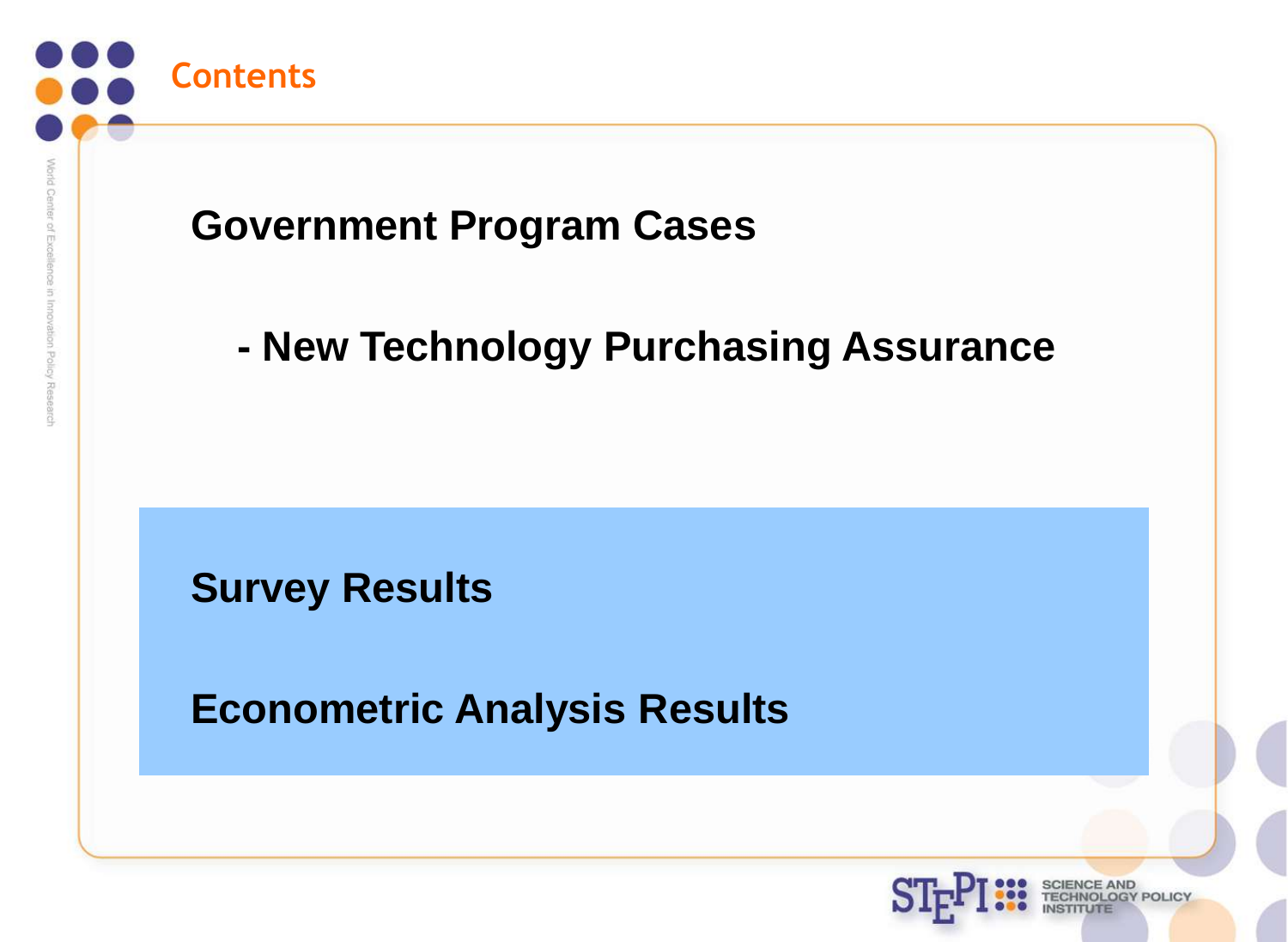## **Survey Overview**

- # of Effective Sample firms: 1,775 - Average # of employees: 324 persons - Average # of researchers: 23 persons
	- Sample period: 2003-2005
	- Industries: Manufacturing and Knowledge Intensive Service Industries
	- Large firms(19.1%), Medium(51.7%), Small(29.2%)
	- Existence rates of research department in the firm: 87.7%
	- # of policy programs in the survey: 30 programs
	- # of procurement programs for innovation: 2 programs

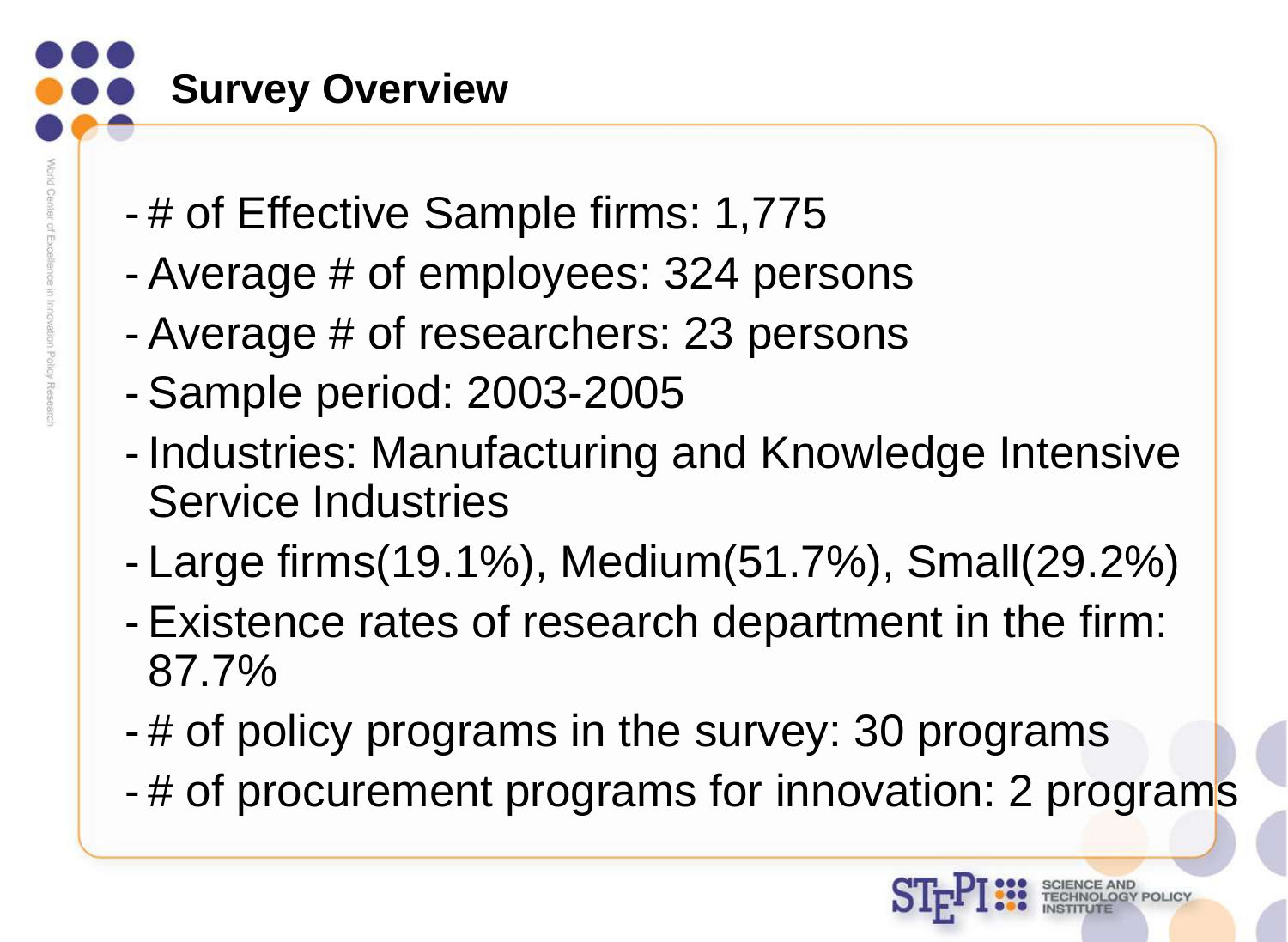### Program recognition and utilization rates by firms

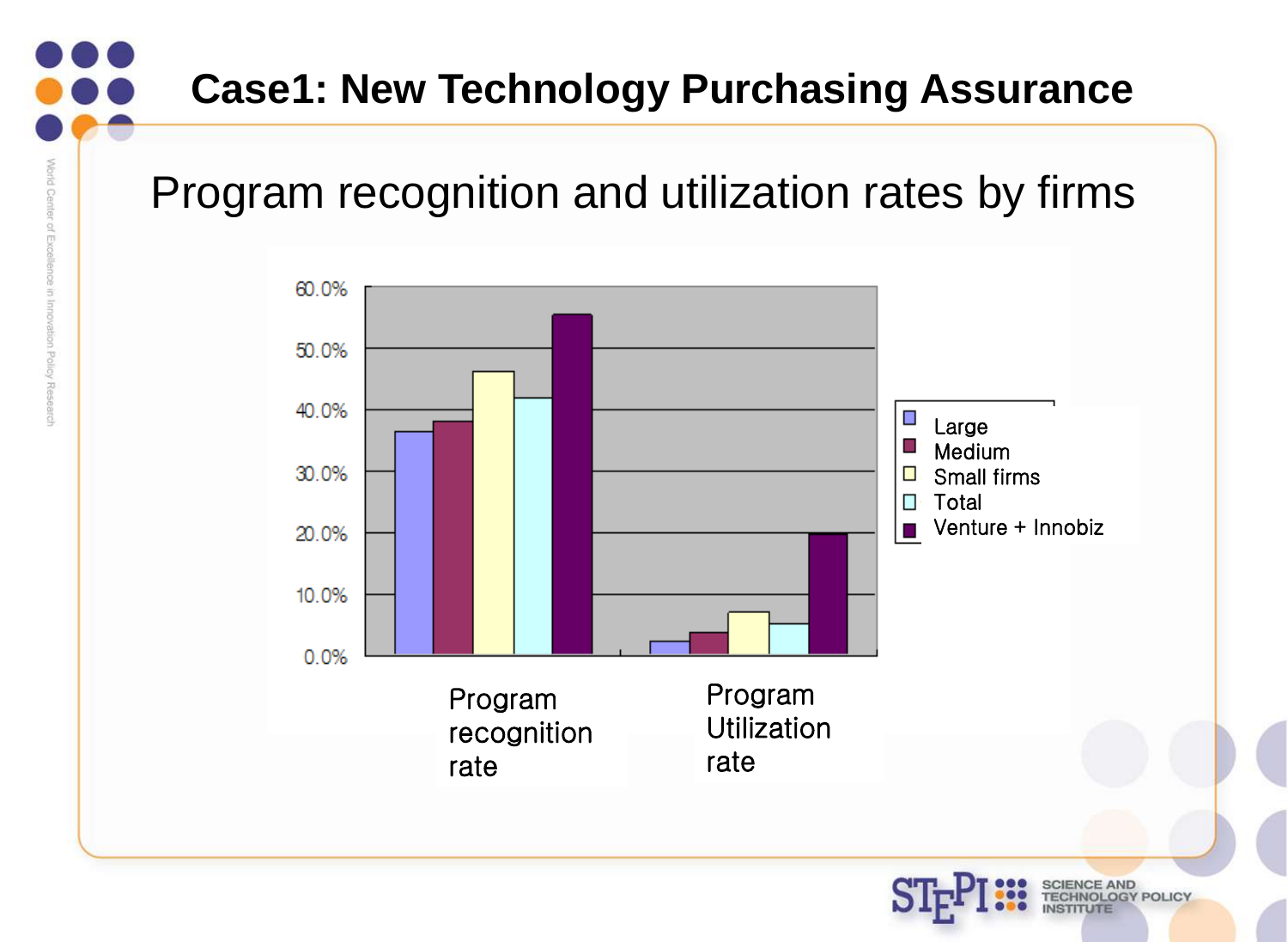#### Rates of firms which had Innovative Behavioral Additionality Due to the Programs

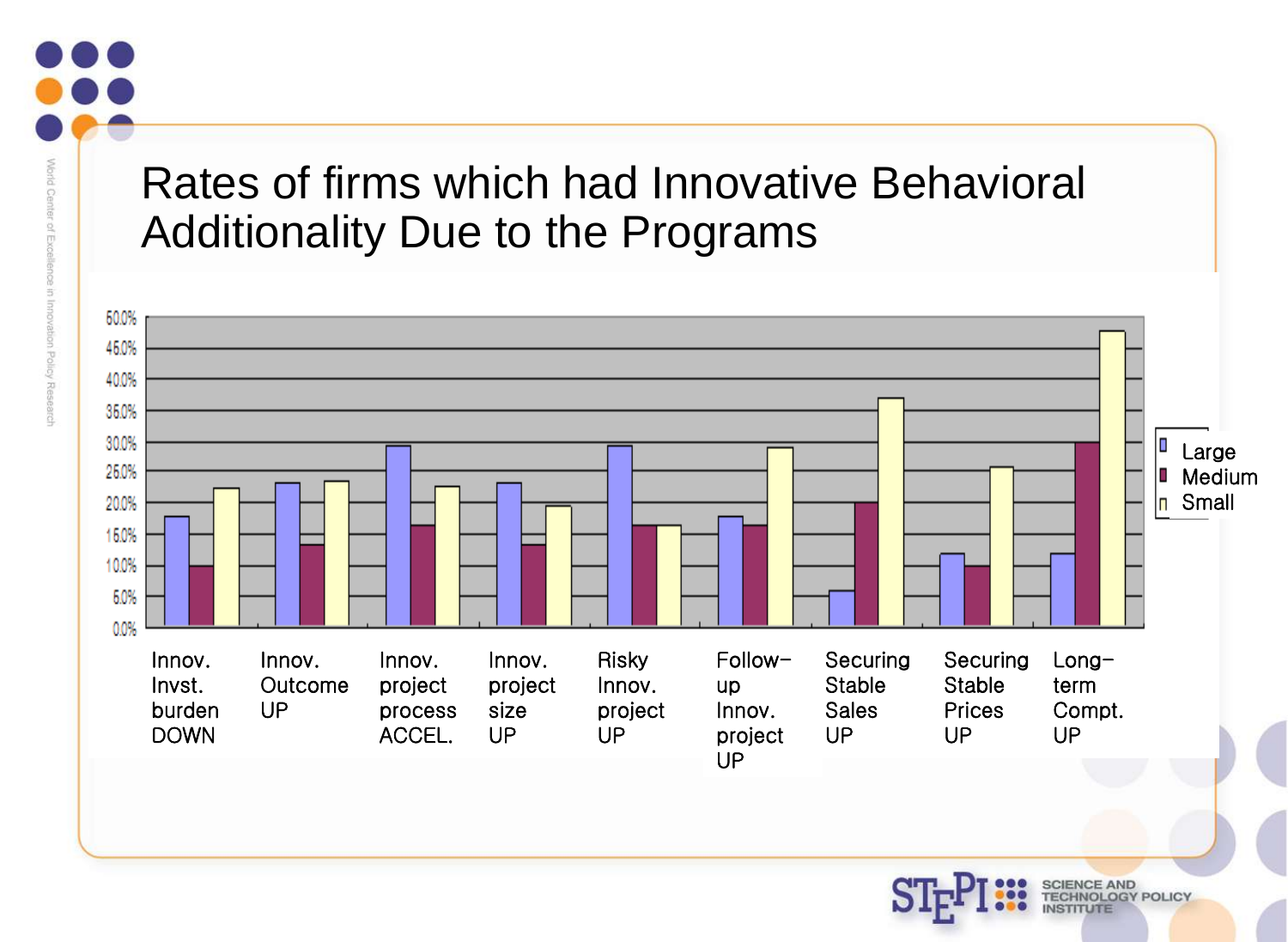#### Rates of firms which experienced various Regulatory Barriers of the program procedures

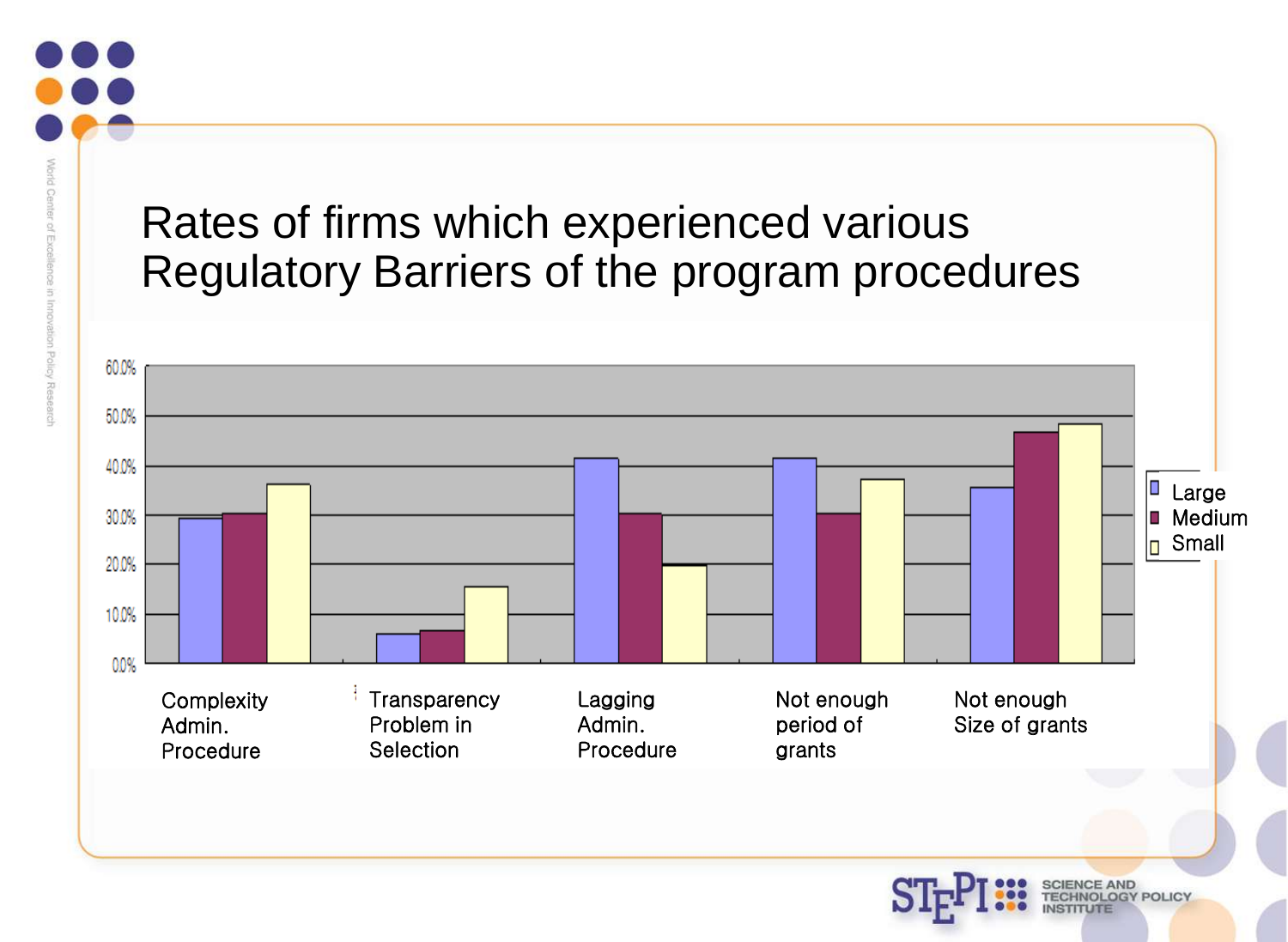## **Econometric Analysis**

#### Probit model estimation

According to the econometric analysis of the policy instruments, using the survey data, it was shown evidently that the tax incentives have greater effect on the firm's innovation activities, relative to other instruments such as government financial measures, procurement, legal and institutional infrastructure, and other indirect incentives.

Meanwhile, the indirect measures for promoting technology transfer, disseminating technological information, and technology consulting and assistance are very important particularly for the small- and medium-sized firms, who are deficient in resources of technology management.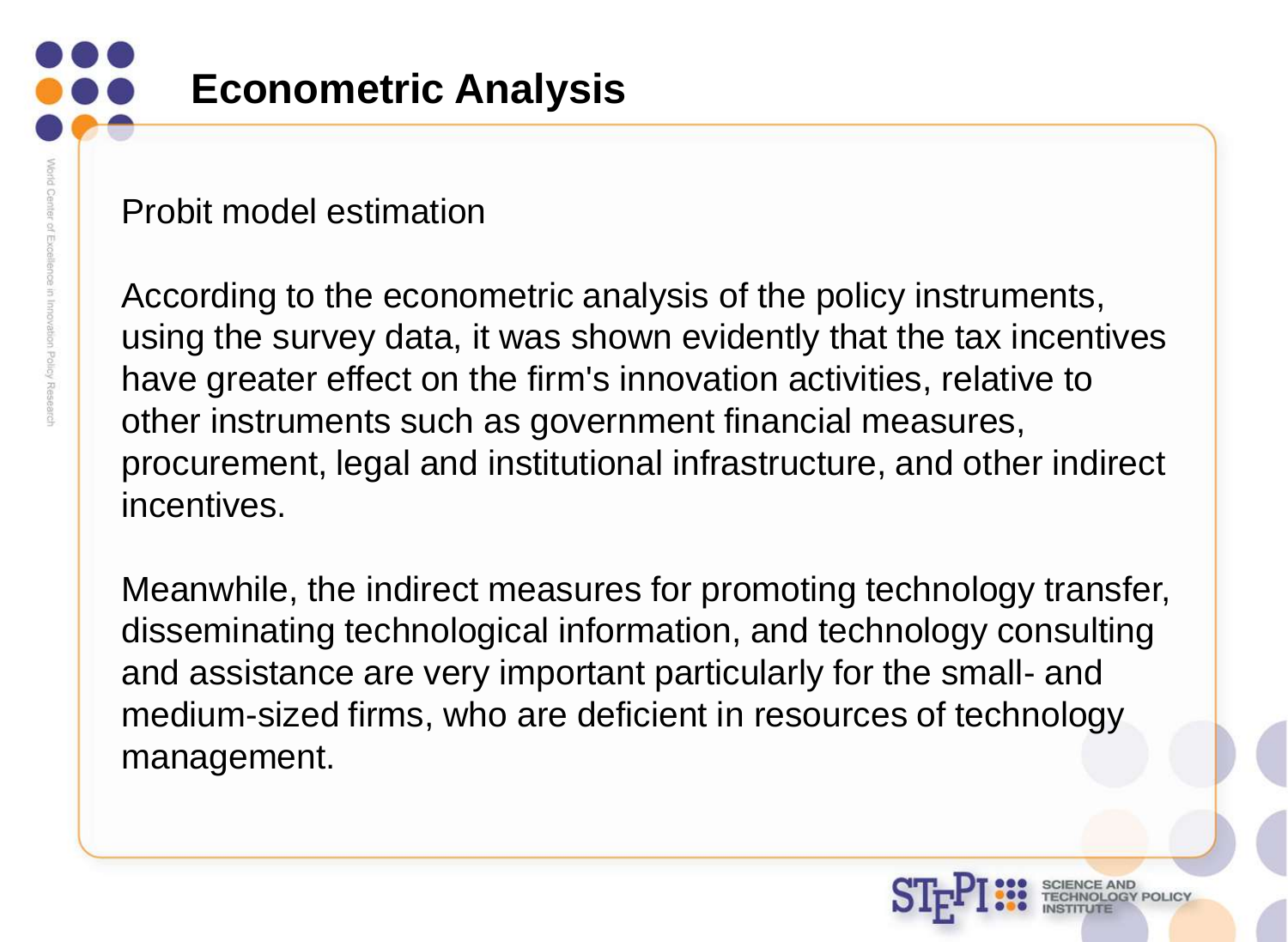

ovation Policy Rese

#### **Changes of Program Scheme and Performance**

#### **- New Technology Purchasing Assurance**

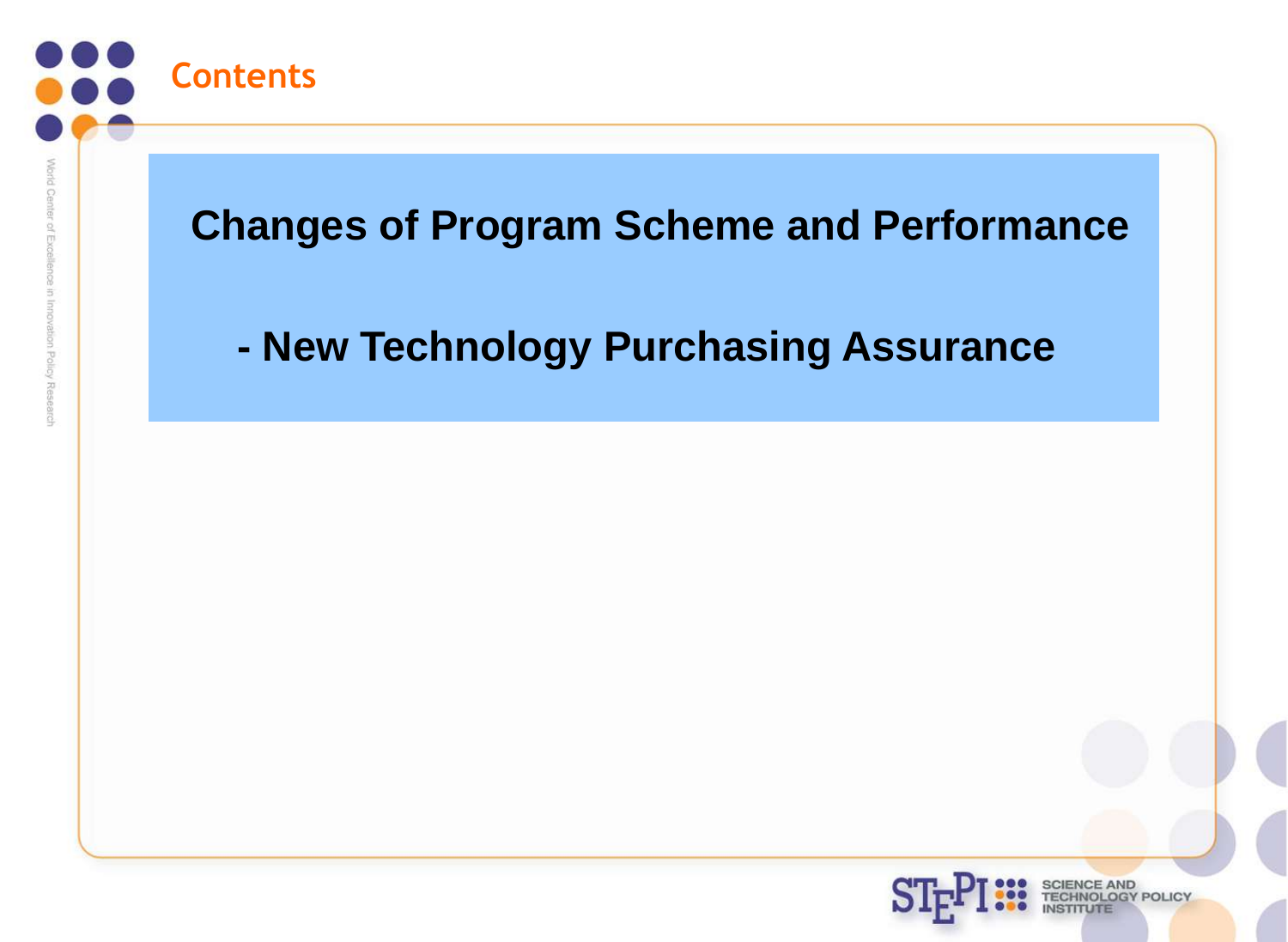Changes of Program Scheme in 2005

- -Introduction of Target system for new technological product (5% of total procurement  $\rightarrow$  10% in 2010)
- -Requirement to purchase 20% of New Excellent Product (NEP, certification product)

Improvements in regulations

- -Performance Insurance for SMEs' products
- -Performance certification
- -Committee for procurement promotion of SMEs' technological products

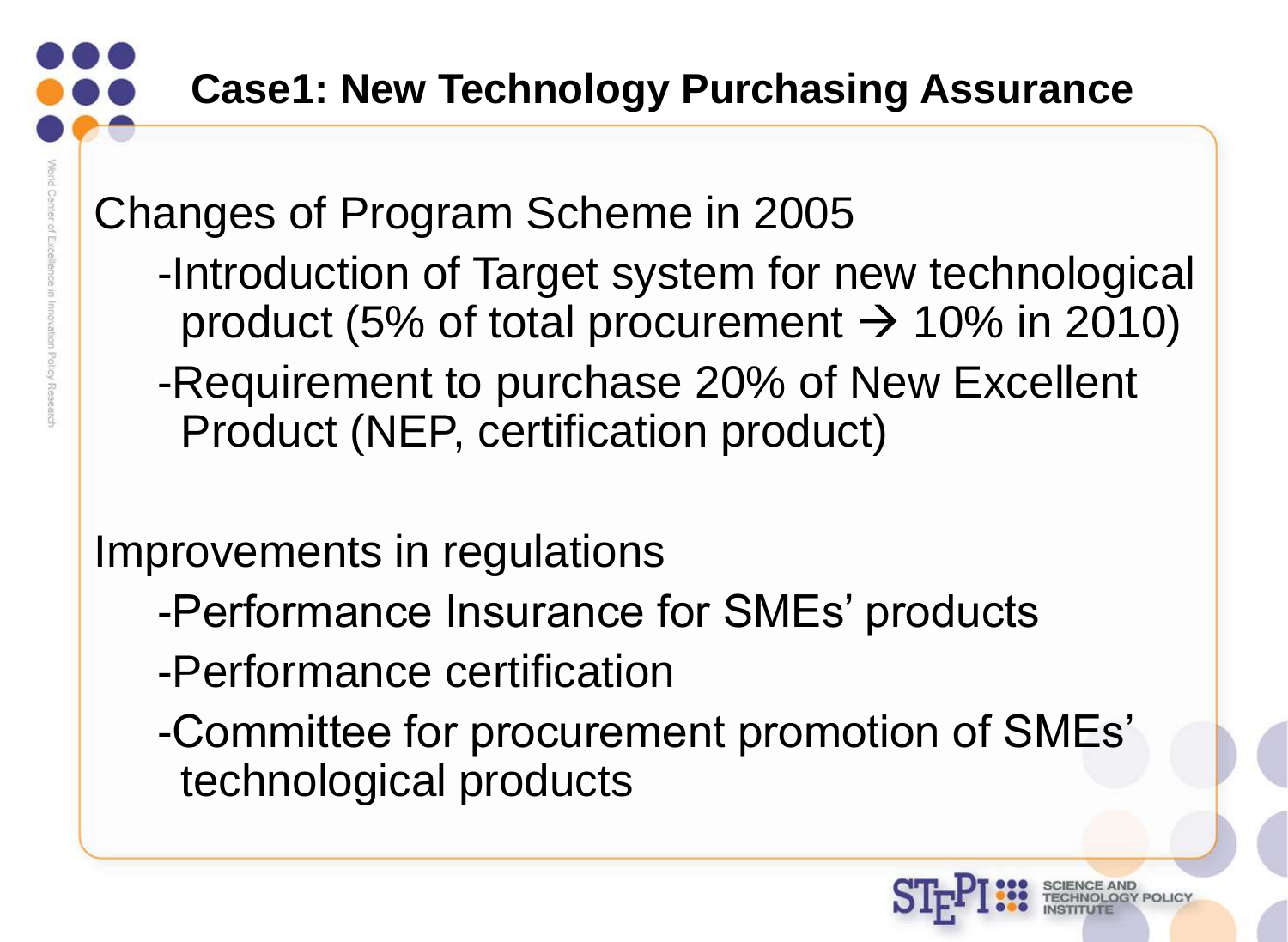Resea

#### **Case1: New Technology Purchasing Assurance**

#### Trends: New Technology Purchase Assurance Program

|       | Subsidy (100million, KRW) | # of Purchasing Organizations        | # of Firms |             |           |  |
|-------|---------------------------|--------------------------------------|------------|-------------|-----------|--|
|       |                           | Total<br><b>Public Organizations</b> |            | Large Firms | Supported |  |
| 2002  | 9                         |                                      |            |             | 13        |  |
| 2003  | 40                        |                                      |            | 0           | 49        |  |
| 2004  | 40                        | 8                                    | 8          | ი           | 40        |  |
| 2005  | 100                       | 26                                   | 18         | 8           | 87        |  |
| 2006  | 160                       | 45                                   | 25         | 20          | 154       |  |
| 2007  | 300                       | 83                                   | 32         | 51          | 230       |  |
| 2008  | 400                       | 127                                  | 36         | 91          |           |  |
| Total | 649                       | 127                                  | 36         | 91          |           |  |

Data Source: The Small & Medium Business Administration

(Note: Total numbers indicate accumulated figures)

40,000million won approximately 40million dollars

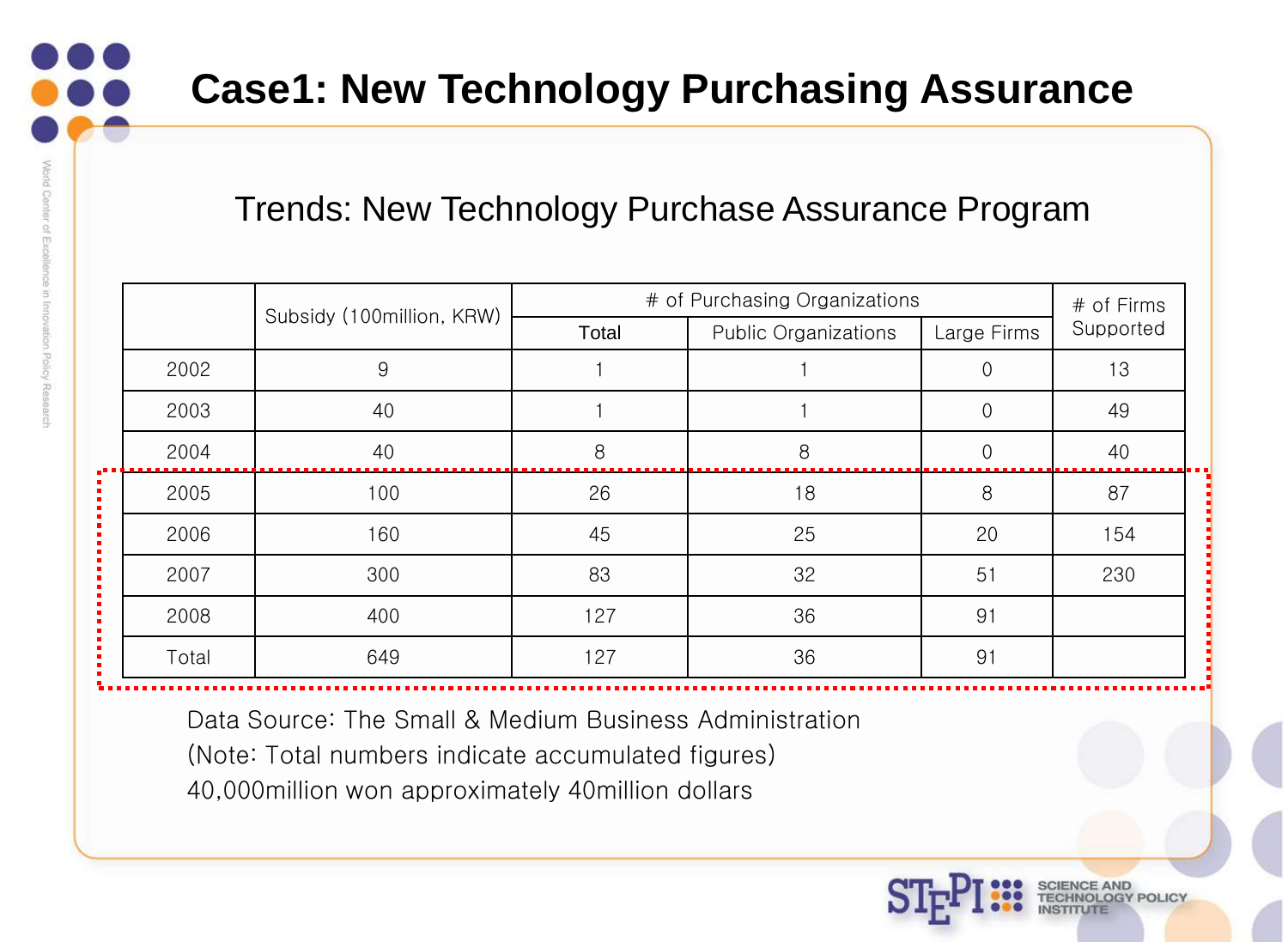#### Purchasing Organizations

|                                     |                                       | Participating Organizations (Purchasing Party)                                                                                                                                                                                                                                                                                                                                                                                                                                                                                                                                                                                                                                                                                                                                                                                                                                                                                                   |  |  |  |  |
|-------------------------------------|---------------------------------------|--------------------------------------------------------------------------------------------------------------------------------------------------------------------------------------------------------------------------------------------------------------------------------------------------------------------------------------------------------------------------------------------------------------------------------------------------------------------------------------------------------------------------------------------------------------------------------------------------------------------------------------------------------------------------------------------------------------------------------------------------------------------------------------------------------------------------------------------------------------------------------------------------------------------------------------------------|--|--|--|--|
| Public<br>Organiza<br>tions<br>(32) | <b>National</b><br>Organization       | National Police Agency, Defense Department, National Emergency Management Agency,<br>Defense Acquisition Program Administration, Korea Coast Guard, Korea Meteorological<br>Administration, Ministry of Maritime Affairs and Fisheries                                                                                                                                                                                                                                                                                                                                                                                                                                                                                                                                                                                                                                                                                                           |  |  |  |  |
|                                     | Local<br>Government                   | Daejeon, Samcheok                                                                                                                                                                                                                                                                                                                                                                                                                                                                                                                                                                                                                                                                                                                                                                                                                                                                                                                                |  |  |  |  |
|                                     | <b>Public</b><br>Organization         | Korea Coal Corporation, Korea Gas Corporation, Korea Airports Corporation, Korea<br>South-East Power, Korea Southern Power, Korea Rural Corporation, Korea East West Power,<br>Korea Western Power, Korea National Oil Corporation, Korea Hydro & Nuclear Power, Korea<br>Electric Power Corporation, Korea Minting and Security Printing Corporation, Korea Midland<br>Power., Korea District Heating Corp., KORAIL, Korea Rail Network Authority, Environmental<br>Management Corporation, Seoul National University of Technology, Korea Research Institute of<br>Bioscience and Biotechnology, Korea Electrical Safety Corporation                                                                                                                                                                                                                                                                                                           |  |  |  |  |
|                                     | <b>Local Public</b><br><b>Utility</b> | Seoul Metro, Seoul Metropolitan Rapid Transit Corporation                                                                                                                                                                                                                                                                                                                                                                                                                                                                                                                                                                                                                                                                                                                                                                                                                                                                                        |  |  |  |  |
| Large Private Firms<br>(Total 51)   |                                       | Keumho Tire, Daewoo Electronics, Daewoo Shipbuilding & Marine Engineering Co., Ltd., LG<br>Dacom Corporation, Doosan Engine Co., Ltd, Doosaninfracore, Samsung Electro-mechanics Co.,<br>Ltd., Samsung Electronics, Samsung Heavy Industries, Samchully Co., Ltd., Korea<br>Delphi Automotive Systems Corporation, Hyosung Co., Ltd., KT, LG International Corp., LG<br>Electronics, POSCO, SKC, STX Engine, STX Group, STX Shipbuiliding, Dae Dong Industrial,<br>Dae Won Kang Up Co., Ltd., Dongwon Systems, Meister, Magna Chip Semiconductors,<br>Samsung Fine Chemicals, Samsung Corning, Samsung Techwin, Saehan, Semes, Sebang,<br>Secron, Shinheung, Amore-Pacific, Asiana IDT, IDS, Inkel, GMB Korea, Cuckoo Electronics,<br>Clark Material Handling Asia, Hynix Semiconductors, Alcatel-Lucent Korea, Fuji Film Korea,<br>Hanwha L&C, DK UIL, KT Networks, KTFT, LG Life Science, LG Innotek, LG Philips LCD,<br><b>S&amp;T Daewoo</b> |  |  |  |  |

Data Source: Hong (2008), "Trend & Issues on SME Public Purchasing R&D Promotion", KIET Industrial Economy Analysis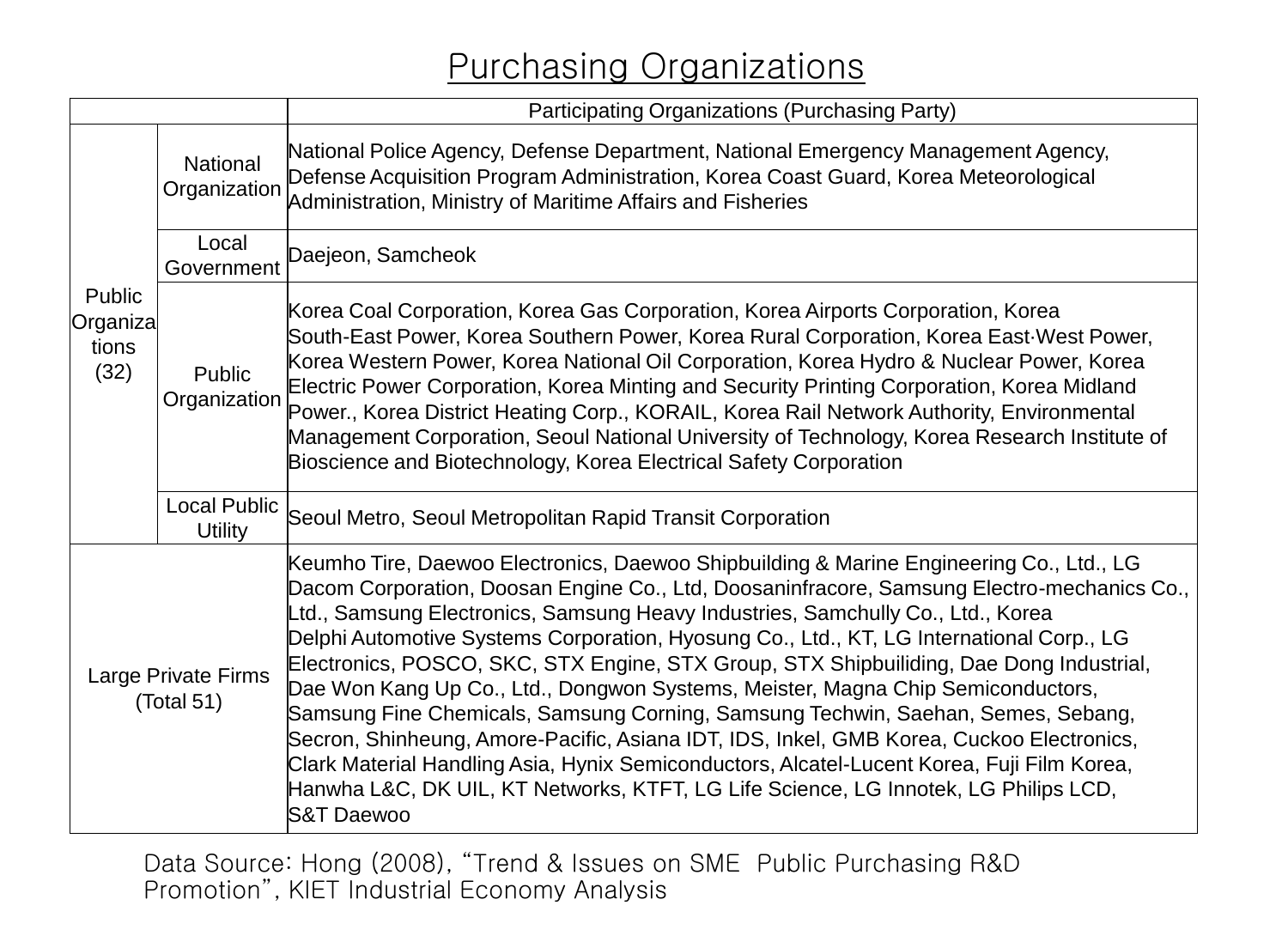#### The Impact of Conditional Purchasing Policy

|                                         | Overall |       |                   | Ratio, By Project |      |                   |
|-----------------------------------------|---------|-------|-------------------|-------------------|------|-------------------|
| Categories                              | 2008    | 2007  | Increase Rate (%) | 2008              | 2007 | Increase Rate (%) |
| <b>Sales</b><br>(including procurement) | 2,025   | 833   | 143.10%           | 9.4               | 6.4  | 46.90%            |
| <b>Effective Import Substitution</b>    | 1,018   | 536   | 89.90%            | 4.7               | 4.1  | 14.60%            |
| <b>Effective Cost Reduction</b>         | 457     | 166   | 175.30%           | 2.1               | 1.3  | 61.50%            |
| <b>Policy Impact</b>                    | 3,500   | 1,535 | 128.00%           | 16.2              | 11.8 | 37.30%            |

17

Data Source: Korea Evaluation Institute of Industrial Technology (KEIT) (Unit: If not mentioned otherwise, 100 million, KRW)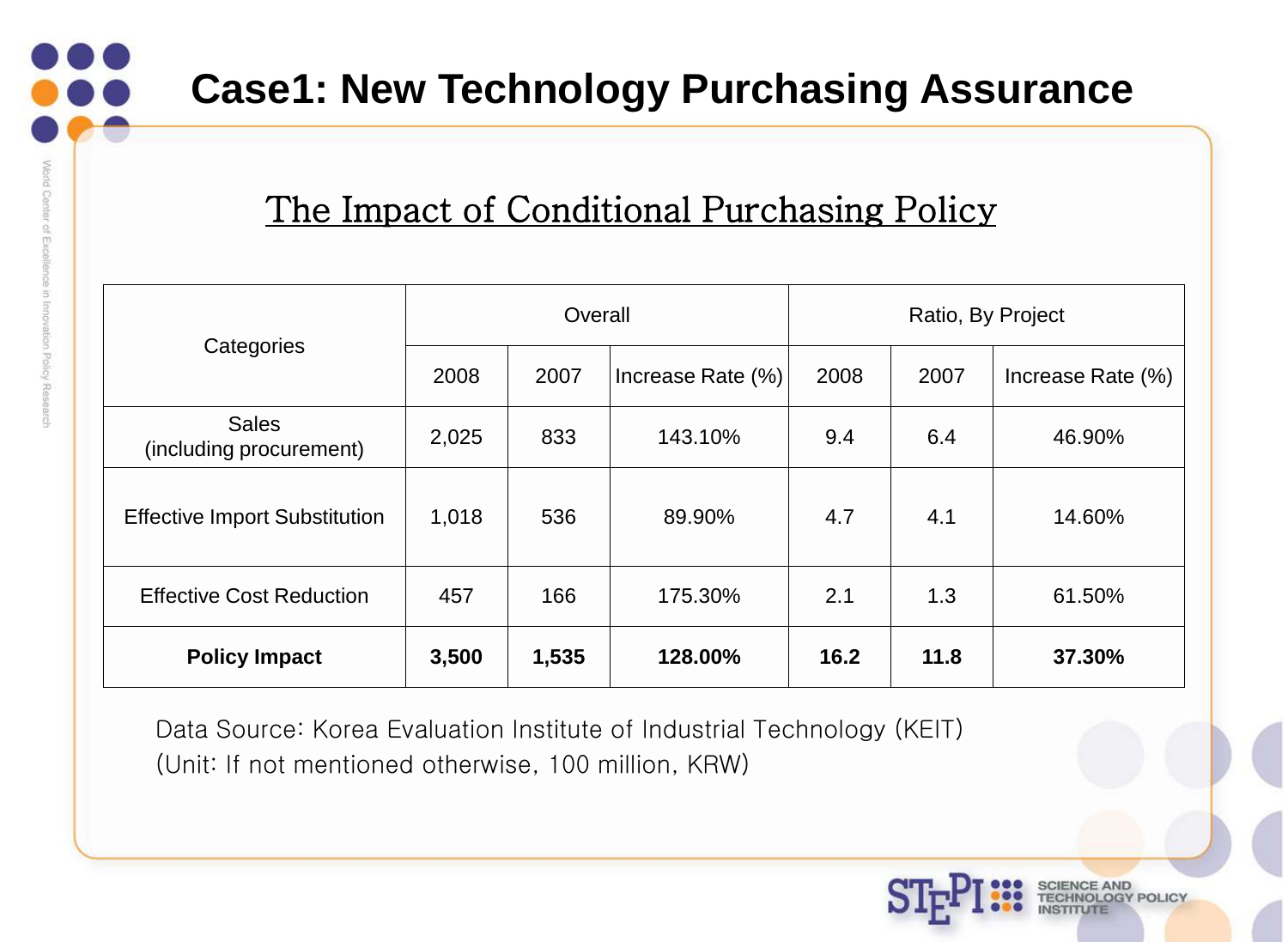**• "Risk Aversion" behavior of public servants** 

"Lack of Cooperation" from other public institutions for public procurement

"Uncertainty and Unreliability" of SMEs' new technology products: little track records

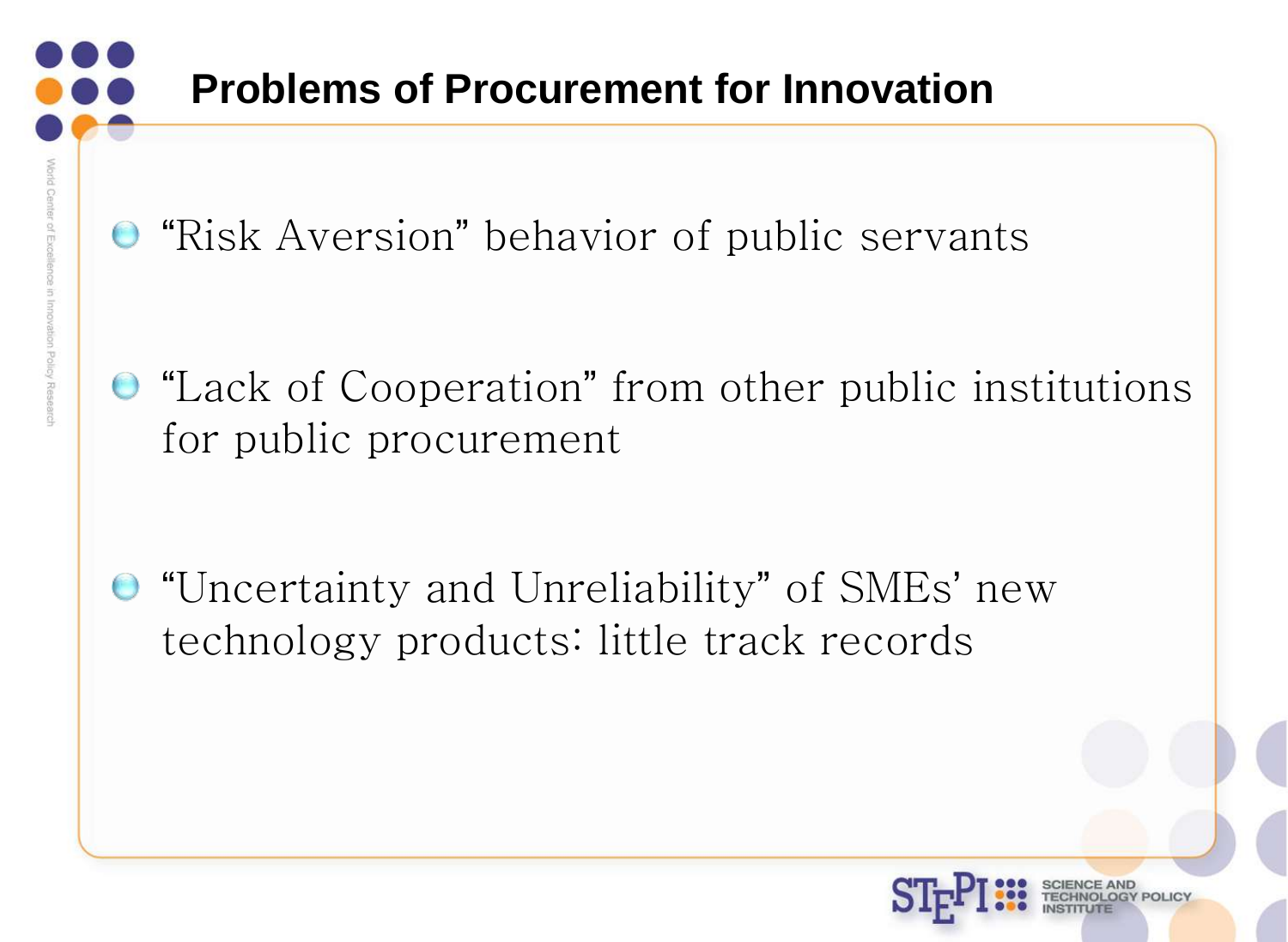- Mitigating risk aversion behavior
	- $\rightarrow$  Performance Insurance
- **Enforcing Cooperation** 
	- $\rightarrow$  Control: Requirements by Laws and Target System
- Mitigating "Uncertainty and Unreliability" of SMEs' new technology products
	- $\rightarrow$  Performance Certification (NET, NEP)

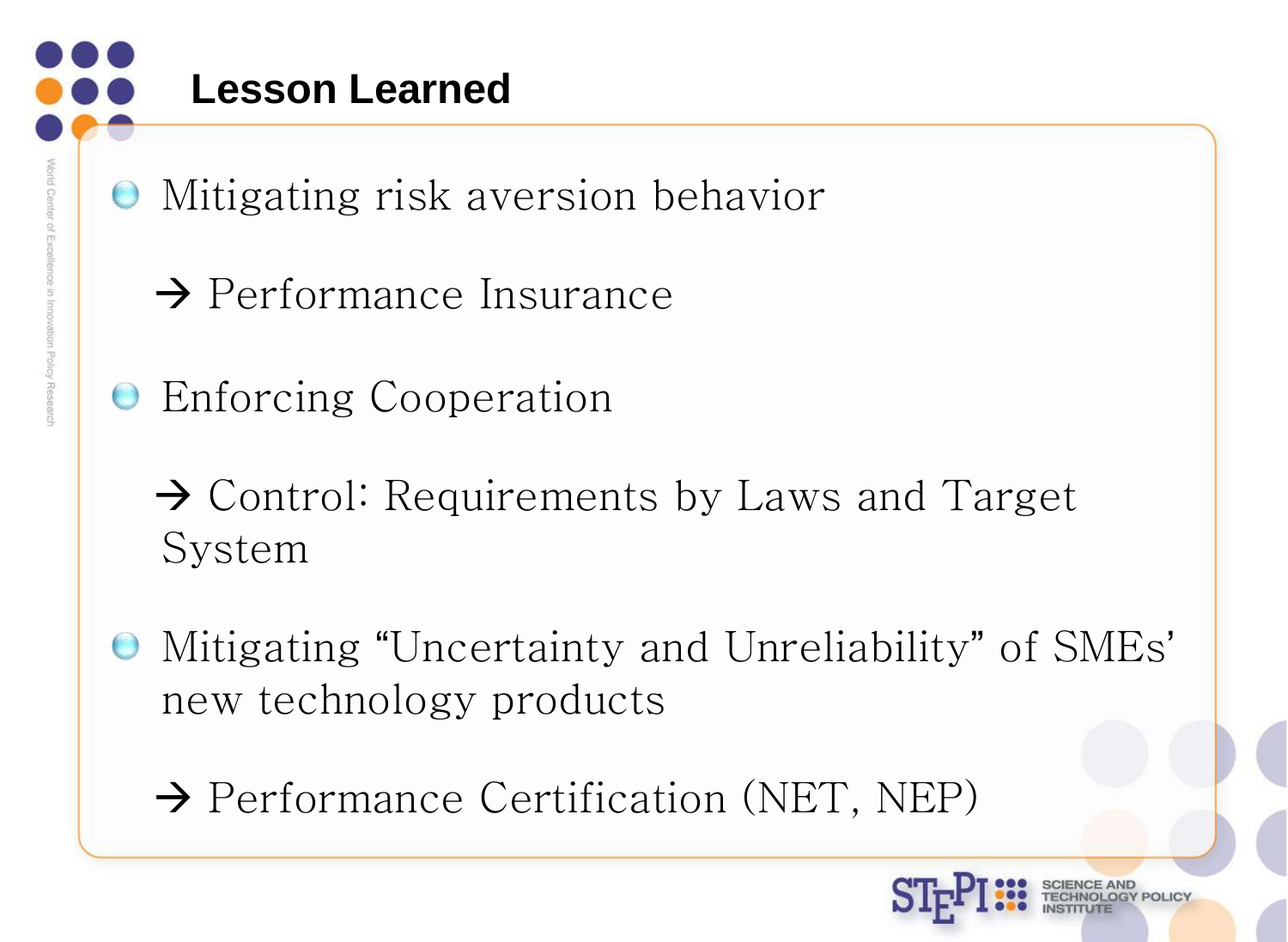## **Distinguished Program Characteristics**

- Hybrid model of "Push and Pull" innovation policies
	- $\rightarrow$  Started from R&D program to advance including procurement demand policy
- **•** Public-Private Partnership → gov't provides R&D grants and public/private sectors provides procurements
- Mitigating risk aversion: Complementary Policies  $\rightarrow$  Performance Insurance and Performance Certification

Limitations: only applies to Manufacturing not

20

services